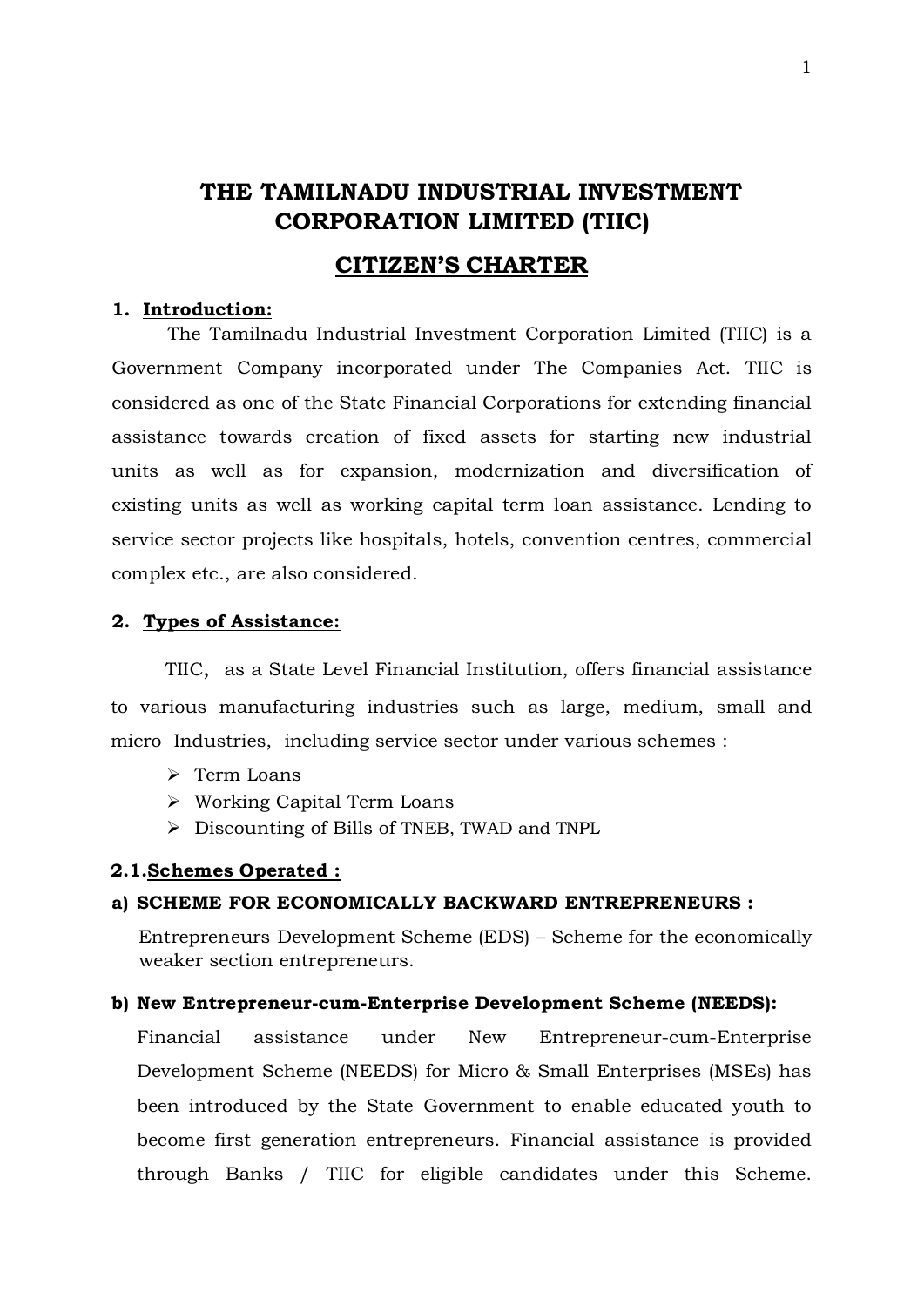Entrepreneurs are eligible for 25% capital subsidy and 6% interest subvention for micro and small enterprises under the NEEDS.

## **c) SCHEMES FOR MANUFACTURING ENTERPRISES**

- $\triangleright$  General Scheme for New and Expansion Project
- Micro/Small Enterprises Funding Scheme (MSEF)
- $\triangleright$  Single Window Scheme (SWS)
- Equipment Finance Scheme (EFS)
- Equipment Finance Scheme Fast Track (EFS-FT]
- Open Term Loan (OTL)
- Flexi Working Capital Term Loan Scheme for all types of manufacturing and processing industries
- Working Capital Term Loan (WCTL) for Job Order Industries
- $\triangleright$  Scheme for take over of high cost borrowings and Switch over Loan Scheme
- $\triangleright$  Funding of second hand machinery (Imported and Indigenous)
- Corporate Loan Scheme
- Privileged Customer Scheme

## **d) SCHEMES FOR SERVICE ENTERPRISES**

- > Hotel Scheme
- $\triangleright$  Hospital Scheme
- Commercial Complex / Convention Centres / Community and Marriage Halls
- Warehouse / Cold Storage

## **e) SCHEMES FOR POWER GENERATION**

- Wind Power Project (new & used)
- Generator Loan
- Solar Power Projects Scheme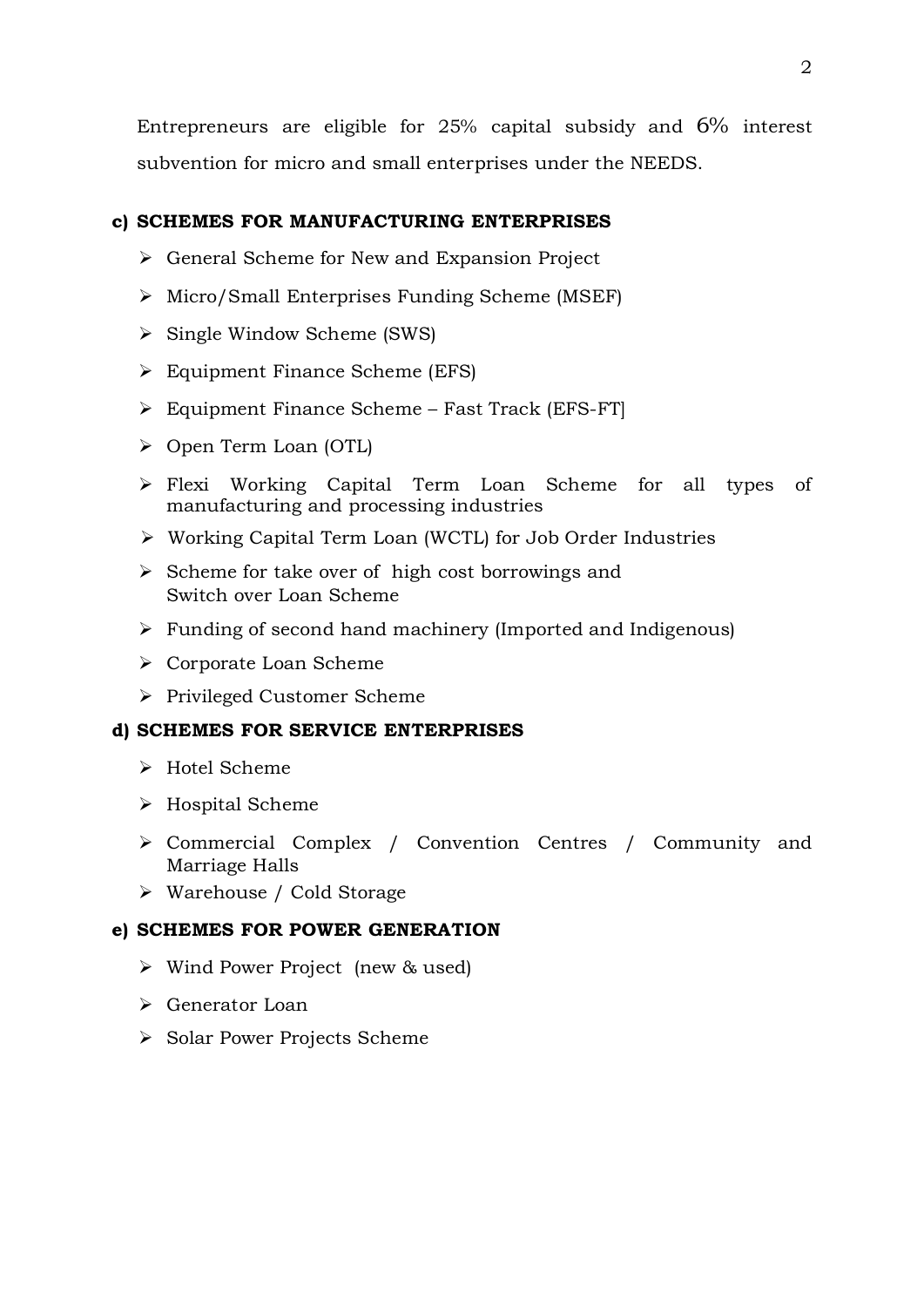## **f) Short Term assistance by way of Bill Finance Scheme to**

- $\triangleright$  TNEB suppliers / contractors
- TWAD Contractors
- $\triangleright$  TNPL vendors and service providers
- Greater Chennai Corporation Suppliers/Contractors

## **g) SCHEMES FOR QUALIFIED PROFESSIONALS**

- My Doctor Scheme
- Doctor Plus Scheme
- Medical Practitioners Scheme
- > Thulir Scheme

## **h) TRANSPORT OPERATOR SCHEME**

- ▶ Auto Rickshaw Loan
- Tourist Cabs
- Heavy Public Carriers (Lorries)
- Omni Bus

## **i) Funding of Working Capital needs of Contractors of State Government / State Government Agencies:**

Contractors Credit Scheme

## **j) Industrial Infrastructure Initiative Scheme for purchase of SIDCO/SIPCOT Plots**

Interim loan is considered for purchase of SIDCO/SIPCOT Plots/ Sheds initially. This particular Scheme operates only up to the stage of providing fund by TIIC for payment of plot cost to SIDCO/SIPCOT and further follow up for implementation of the Project will be done under General Scheme by TIIC.

For further details of the schemes, please click here: tiic-scheme – The Tamilnadu [Industrial Investment Corporation Limited](https://www.tiic.org/tiic-scheme/)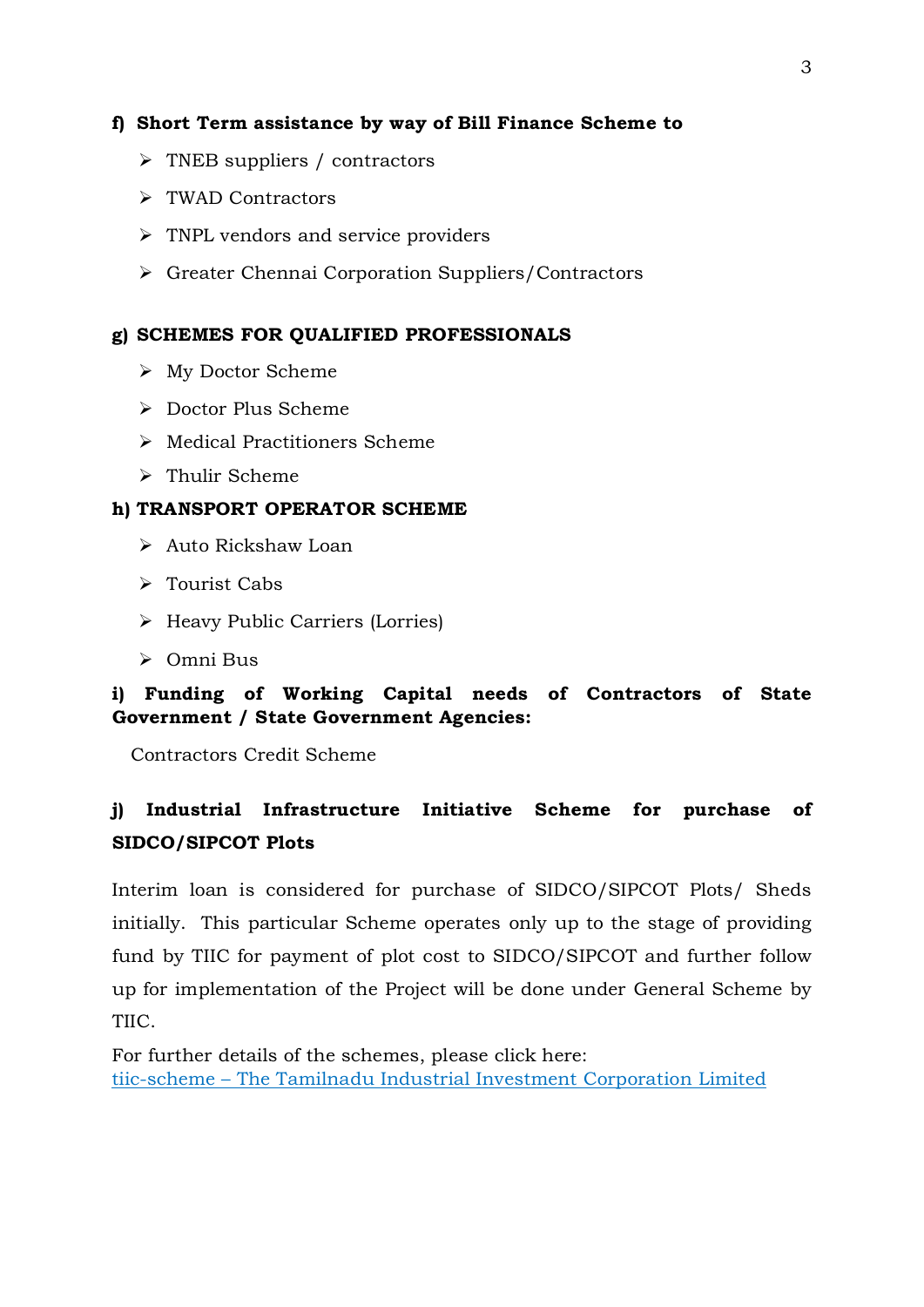#### **3. Eligible activities:**

The assistance of the TIIC is available to the concern engaged in or the concern proposes to engage in the following activities:

- Manufacturing, processing or preservation of goods
- $\triangleright$  Service sector
- $\triangleright$  Generation of electricity or any form of power including wind mills
- $\triangleright$  Setting up of nursing homes and purchase of electro medical equipment
- $\triangleright$  Hotels and Restaurants
- $\triangleright$  Purchase of public carrier vehicles for material / goods transportation and for transport of passengers.
- $\triangleright$  Facilities for preservation of marine products and food items including cold storage
- Commercial complex / warehouse/cold storage/ marriage hall / community hall
- Computer Training Institutions / I.T projects including I.T Parks

#### **4. Quantum of Loan Assistance:**

 TIIC provides Term Loan assistance normally up to a maximum of Rs.2700 lakhs to Proprietary and Partnership concerns. In respect of Limited Companies, normally a maximum term loan assistance of Rs.4100 lakhs can be considered. However, higher loan assistance may also be considered for bigger projects on a case to case basis.

The Board of Directors of TIIC has delegated appropriate powers for sanction of loans to the Branch Manager, Branch Sanction Committee, Regional Loan Sanction Committee and the Executive Committee. The details of sanction powers are given in the Annexure.

#### **5. How to apply:**

For getting financial assistance from TIIC, one has to apply in the prescribed application and the applications are available in all the Offices of TIIC**.** There are separate applications for certain schemes. Application for financial assistance to industrial units can also be downloaded from TIIC's website, [Applications Forms Download –](https://www.tiic.org/application-forms-download) The Tamilnadu Industrial [Investment Corporation Limited \(tiic.org\)](https://www.tiic.org/application-forms-download) and the application is issued free of cost.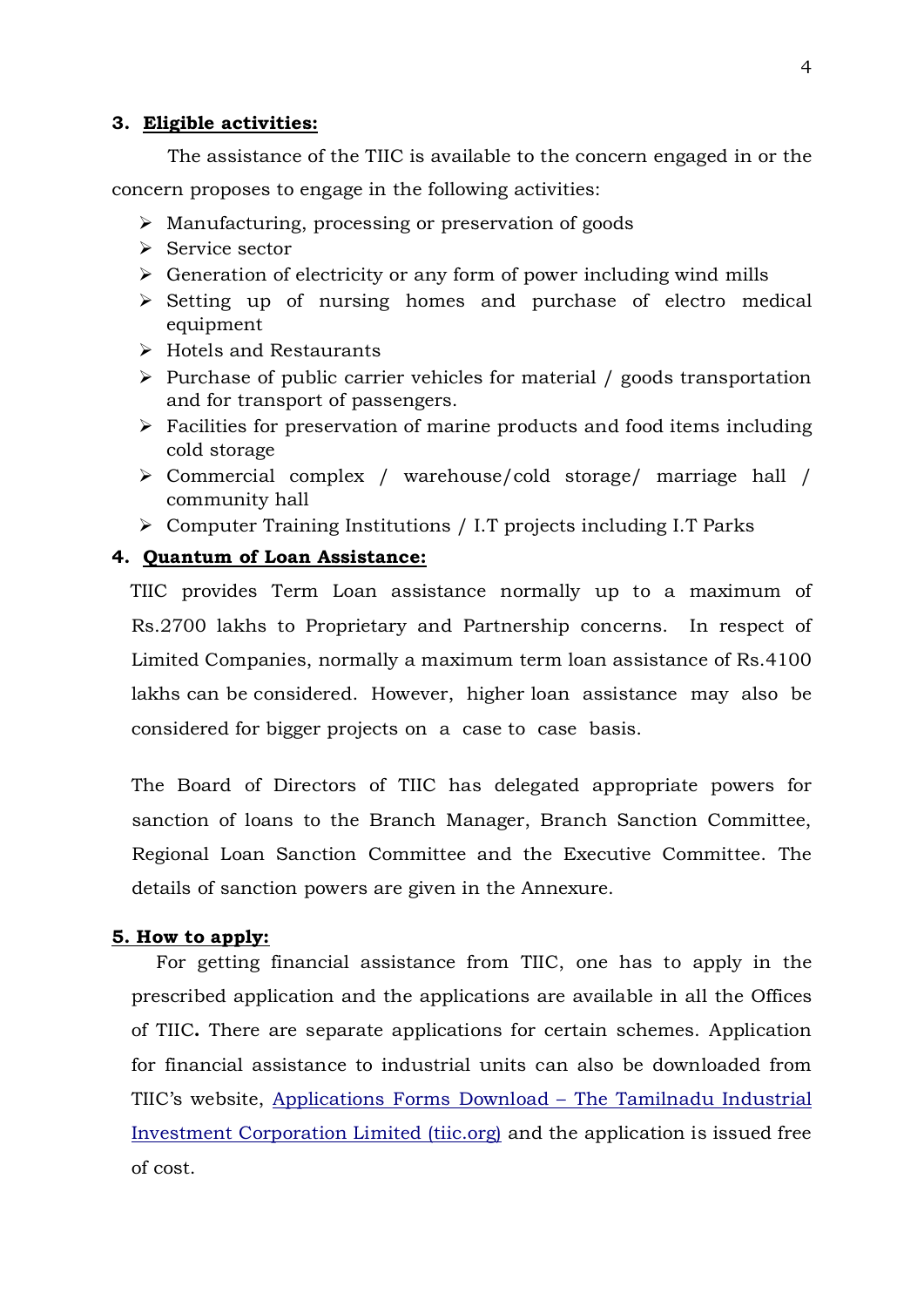### **6. Appraisal of Project by TIIC:**

TIIC appraises the project for its management capacity, technical feasibility, financial and economic viability while sanctioning loan. The applicant should satisfy TIIC regarding the scope for marketing and furnish the details of the cost of production, cash flow etc., to assess the pay back period and for assessing the various financial ratios / norms.

#### **7. Rate of Interest :**

For the interest rate structure for various loans, please click here : [The](https://www.tiic.org/wp-content/uploads/2019/08/interest_rate.pdf)  Tamilnadu [Industrial Investment Corporation Limited \(tiic.org\)](https://www.tiic.org/wp-content/uploads/2019/08/interest_rate.pdf)

#### **8. Financial Norms:**

 At the time of appraisal of a project, the following financial ratios are considered as favourable:

i) Debt Equity Ratio:

The maximum Debt Equity Ratio (DER) for both Small and Medium Enterprises shall be 2:1. For loans up to Rs.10.00 lakhs DER is 3:1.

ii) Promoter's Contribution:

Promoter's contribution varies from 5% to 40% depending upon the scheme of assistance. It also depends on complying with the Debt Equity Ratio. A higher promoter's contribution will be fixed if the risk perception of the proposal is high.

iii) Collateral Security:

In addition to primary security of assets, collateral security is also stipulated based on the risk perception of the proposal.

iv) Repayment period:

Loan repayment is generally spread over a period of 3-½ years to 9 years with a moratorium ranging from 3 months to 2 years depending on the project and the cash flow projections.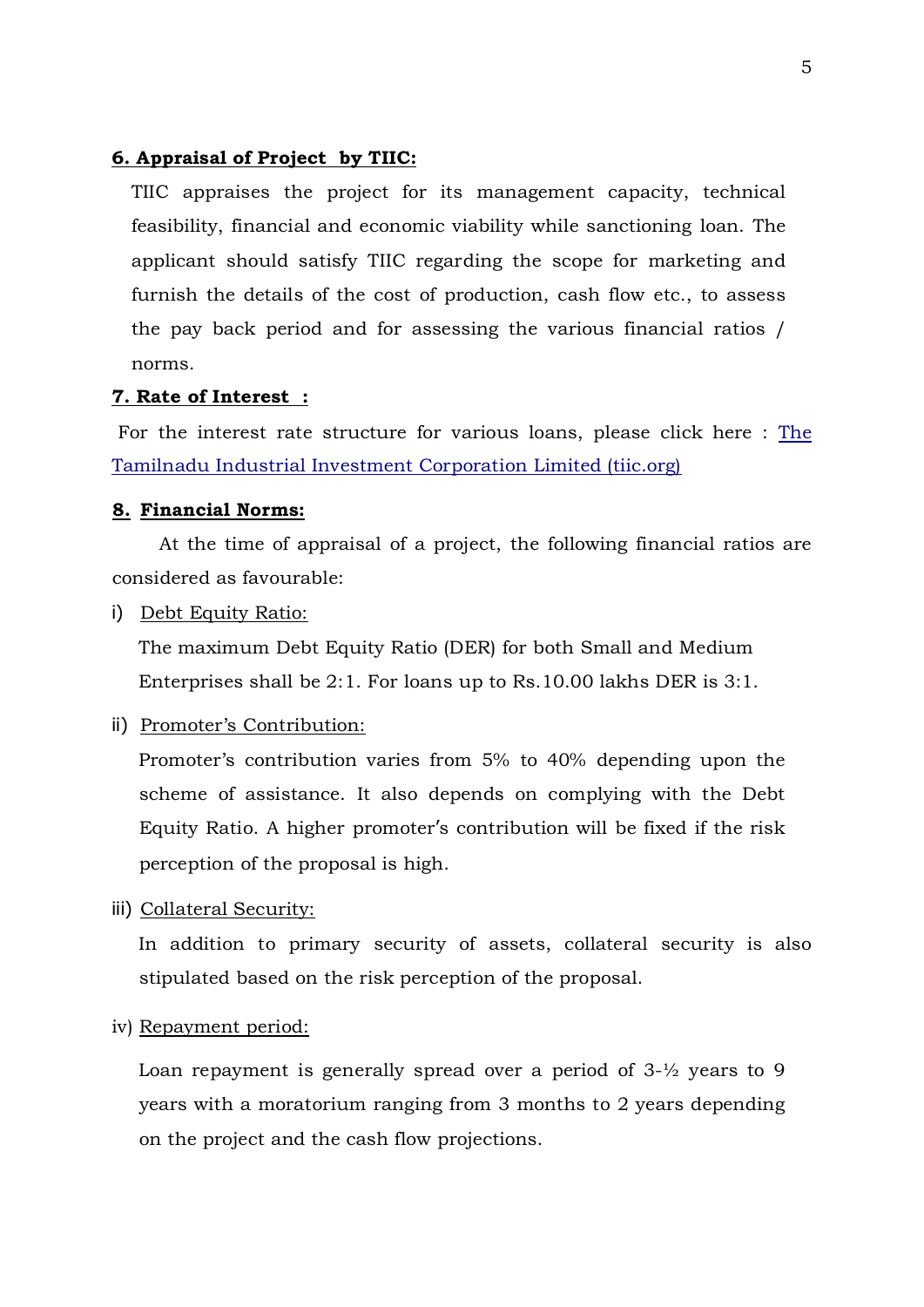#### **9. Subsidies from Government :**

TIIC is the implementing and nodal agency for various capital subsidies of State Government in respect of its assisted units. TIIC is also the nodal agency for select Central Government Subsidies like Credit Linked Capital Subsidy and operating agent for Revised and Restructured Technology Upgradation Fund (RRTUF) etc., in respect of its assisted units. For details, please click here: [Government Subsidy Loan for Business \(tiic.org\).](https://www.tiic.org/state-government-subsidies-incentives)

i) State Government Subsidy:

The following Incentives and Concessions are provided by the Government of Tamilnadu :

- $\triangleright$  Capital Subsidy
- $\triangleright$  Special Capital Subsidy to Thrust Sector Enterprises
- $\triangleright$  Subsidy for Agro based Enterprises
- $\triangleright$  Additional Capital Subsidy to select category of entrepreneurs, viz., Women/SC/ ST/ differently abled/ Transgender Entrepreneurs
- $\triangleright$  Subsidy for promotion of cleaner and environment friendly technologies
- Employment Intensive Subsidy
- Capital Subsidy under New Entrepreneur-cum-Enterprise Development Scheme (NEEDS)
- 3% / 6% Interest Subvention Scheme
- $\triangleright$  Subsidy for Large/ Mega industries

#### ii) Central Government Subsidy:

- Revised and Restructured Technology Upgradation Fund Scheme (RRTUFS) for Textile units & Jute Industries provided by Ministry of Textiles, New Delhi.
- Food processing Subsidy given by the Ministry of Food Processing Industries, New Delhi.

For further details, please click here [Central Subsidy](https://www.tiic.org/central-subsidy) – The Tamilnadu [Industrial Investment Corporation Limited \(tiic.org\)](https://www.tiic.org/central-subsidy)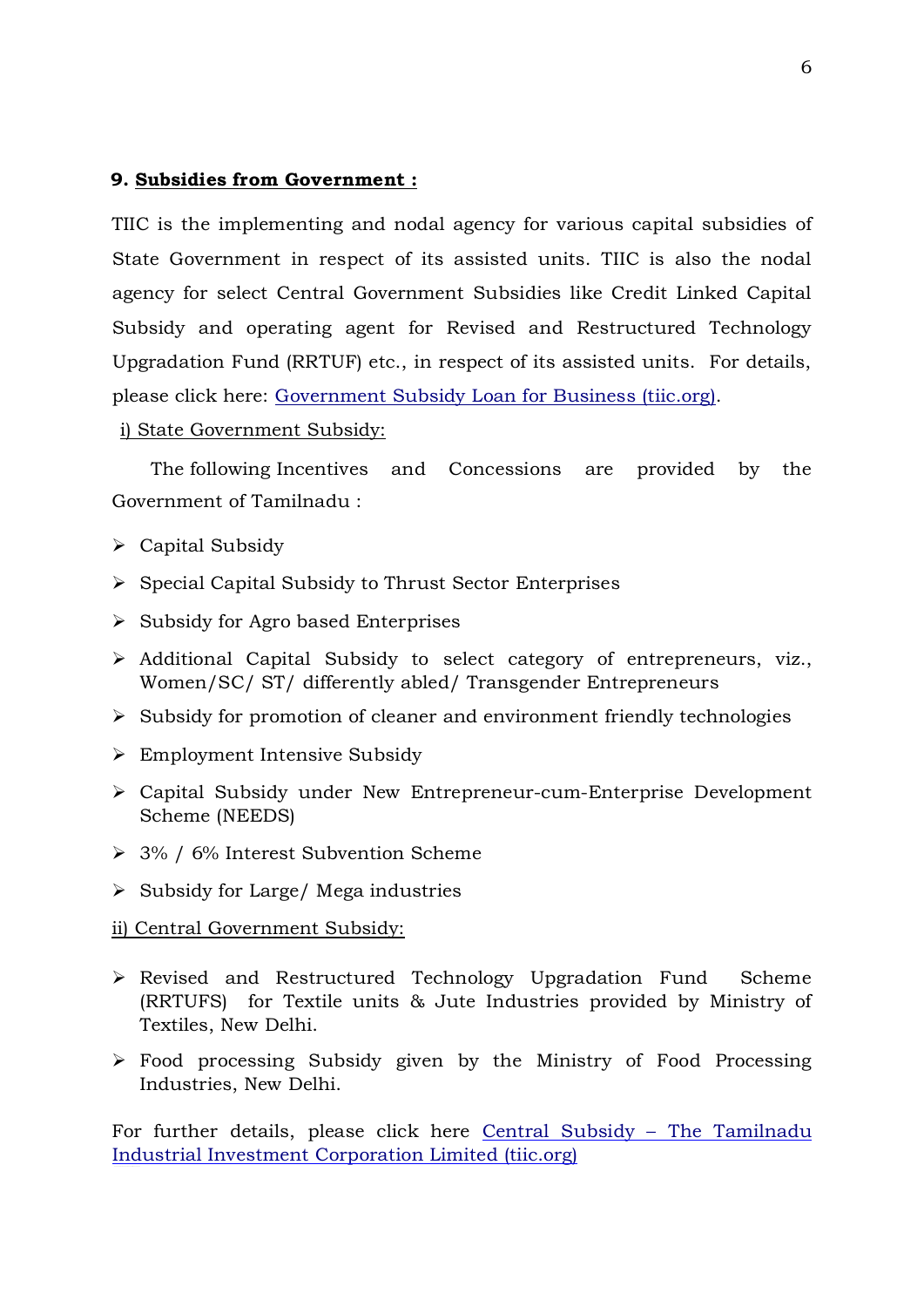#### **10) LEAD TIME set out in TIIC for sanctioning loans :**

- $\triangleright$  Lead time in working days for written enquiries and handling loan enquiries is 3 days in case of approval by the Branch Manager/ Regional Appraisal Head, 15 days for MD's approval and 35 days for HSC/Board's approval.
- $\triangleright$  Time gap prescribed between registration of Application and inwarding (with investigation fees) should not exceed 15 days.
- Loan sanction within 18 working days and for BFS cases**,** 7 working days by Branch Sanction Committee.
- $\triangleright$  Loan sanction within 25 working days by Executive Committee and RLSC and for BFS cases, it is 14 working days by RLSC.
- Loan sanction including BFS cases within 35 working days by Board.
- $\triangleright$  Loan sanction within 7 working days by Branch Manager
- $\triangleright$  Process for completion of Legal Documentation for cases involving only hypothecation/ with or without Fixed Deposits and for Bill financing cases is 2 days and 10 days for all other cases including subsidy, modification deeds etc.,
- Lead time for disbursement for cases involving no relaxation is 3 days for first disbursement and 2 days for subsequent disbursement.
- $\triangleright$  For cases involving valuation of assets/relaxation from competent authority viz., (i).By Branch Manager, it is 8 days for first disbursement and 7 days for subsequent disbursement, (ii).By Manager/Senior Manager-Project Department, it is 8 days for first disbursement and 7 days for subsequent disbursement, (iii). By BSC and RLSC, it is 14 days for first disbursement and 10 days for subsequent disbursement and (iv).By EC/Board, it is 30 days for first disbursement and 25 days for subsequent disbursement.
- Lead time for utilization of services of Panel valuers and Technical experts is 14 days.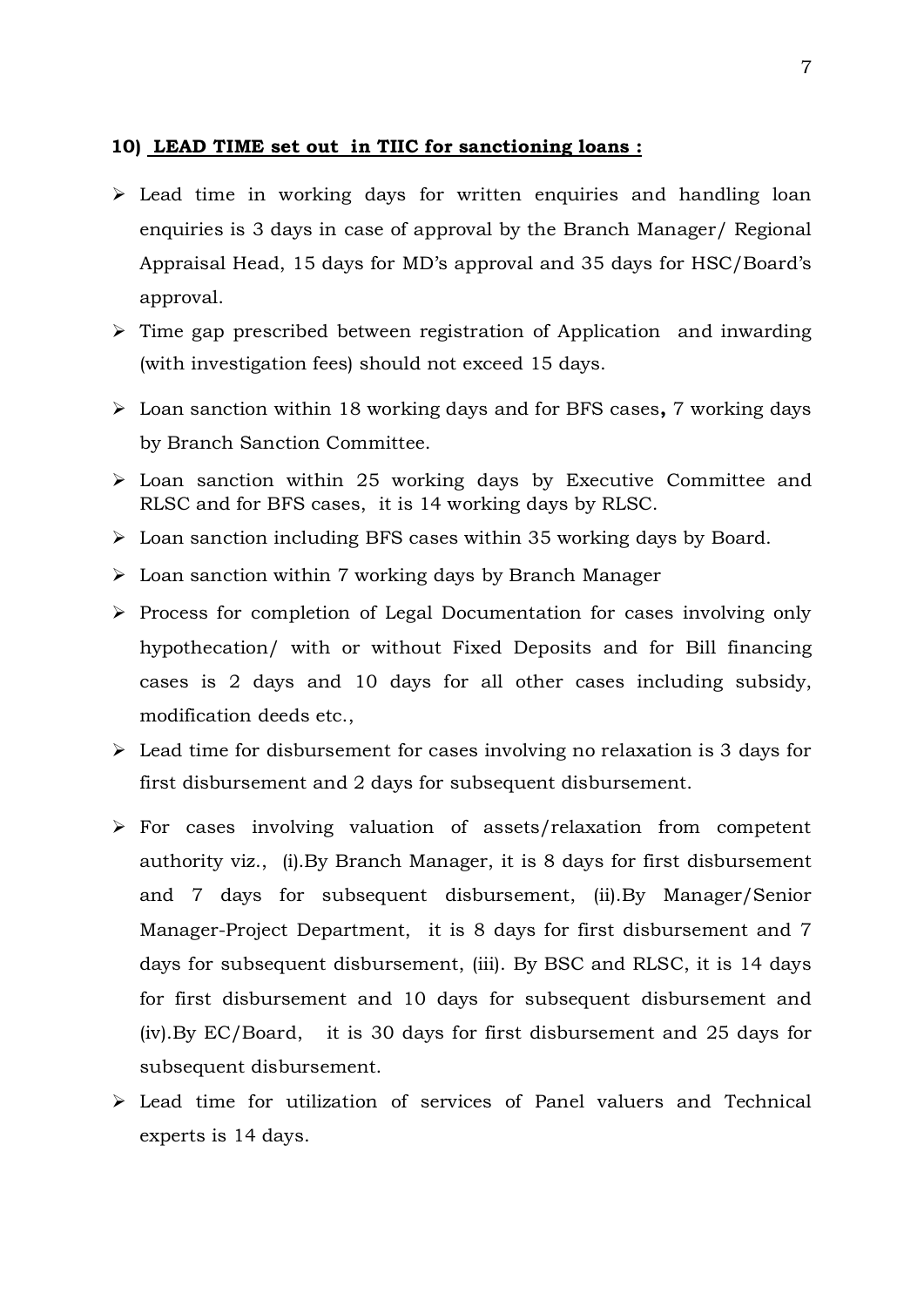#### **11) Complaints:**

- $\triangleright$  E-mail facility to receive complaints/suggestions
- Immediate acknowledgment for all complaints received
- $\triangleright$  Reply to complaints normally within 30 working days.

#### **12) Guidance and help:**

- All 6 Regional Offices and 25 Branch Offices in the State will guide and help the customers
- $\triangleright$  For address and phone numbers of the above offices, please click here Location – The Tamilnadu [Industrial Investment Corporation Limited](https://www.tiic.org/location/)  [\(tiic.org\)](https://www.tiic.org/location/)
- Entrepreneurs Guidance Cell and the Grievance Cell which are functioning at the Head Office, Chennai, guide citizens and redress their grievances in all matters.
- Business Development Officers at Head Office and Branch Offices are working to guide entrepreneurs.
- Customers Grievance Redressal Meetings are conducted in the Branch Offices every month for redressing the grievance of the customers.
- $\triangleright$  Records are maintained for receipt and disposal of complaints at Head Office, Regional Offices and Branch Offices.
- $\triangleright$  For the enquiry from entrepreneurs, immediate reply to their requests along with details of the schemes is being sent from our Entrepreneurs Guidance Cell at Head Office and respective Branch Offices are also advised to follow it up.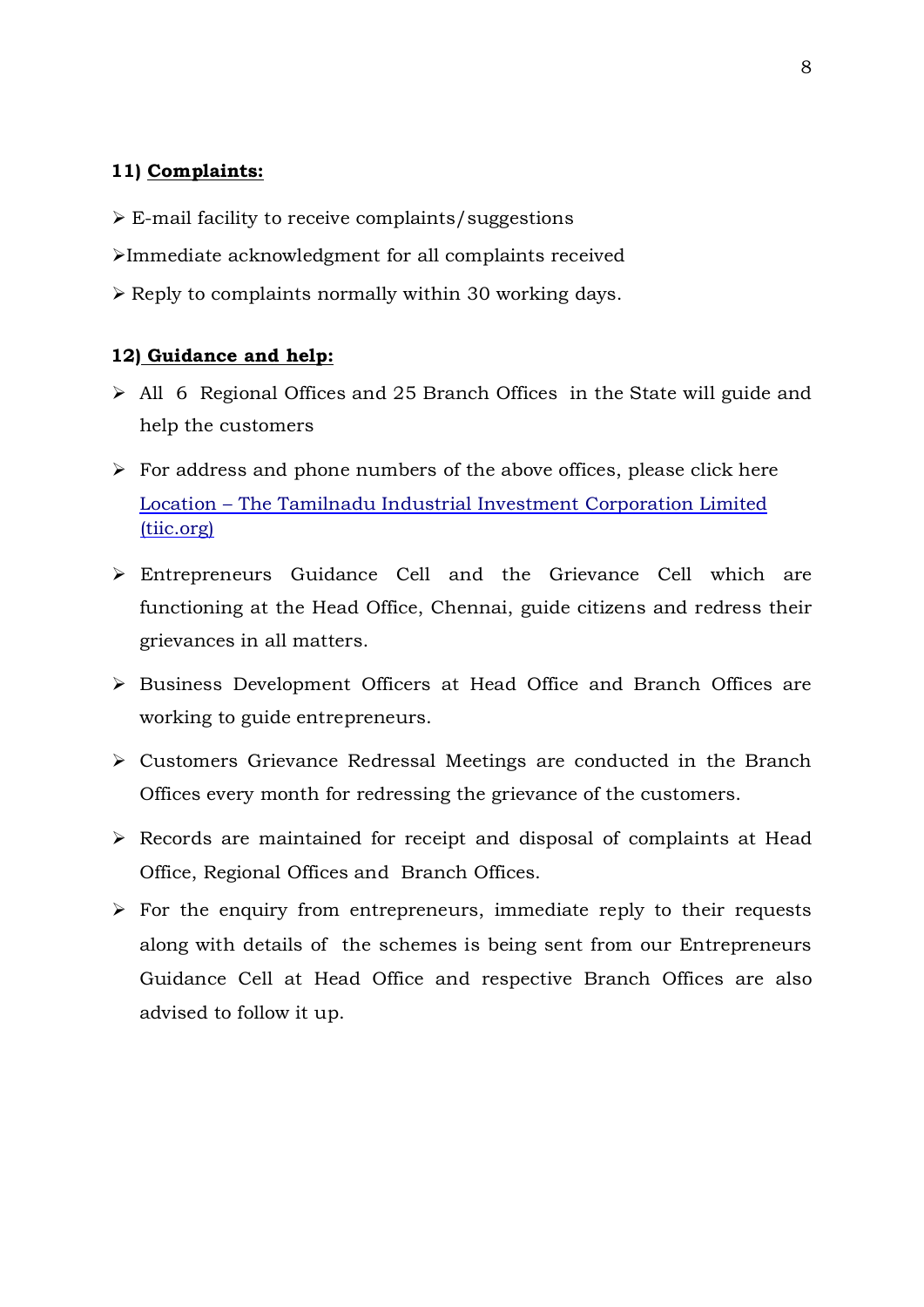| ≻                     | Managing Director,<br>The Tamilnadu Industrial Investment Corporation Limited<br>(TIIC)<br>New No.692, Anna Salai,<br>Nandanam,<br>Chennai 600 035.<br>Telephone Numbers (Direct)<br>2433 0689<br>2433 0870 |                                                         |
|-----------------------|-------------------------------------------------------------------------------------------------------------------------------------------------------------------------------------------------------------|---------------------------------------------------------|
| ➤                     | Head Office Telephone Numbers                                                                                                                                                                               | 2433 1203<br>2430 6100                                  |
| ➤                     | E-Mail                                                                                                                                                                                                      | ho@tiic.org                                             |
| $\blacktriangleright$ | All 6 Regional Offices and<br>25 Branch Offices                                                                                                                                                             | Addresses<br>are available<br>on the website<br>of TIIC |

For details, please click here The Tamilnadu [Industrial Investment](https://www.tiic.org/location/)  [Corporation Limited \(tiic.org\)](https://www.tiic.org/location/)

**\* \* \* \* \***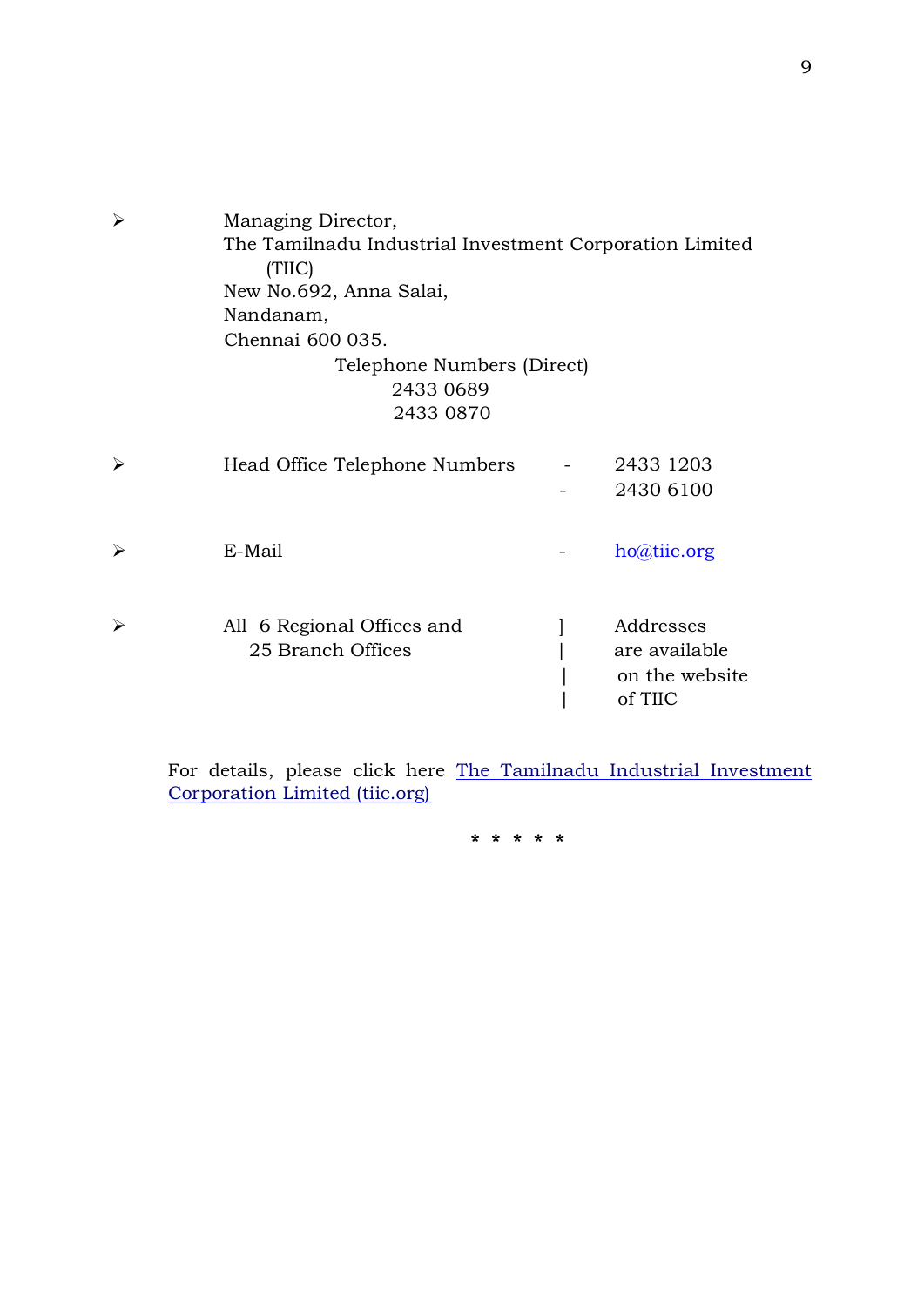#### **ANNEXURE**

#### **DELEGATION OF POWERS – SANCTION**

## **(Rs. in Lakhs)**

| S1.<br>No. | Type of Loan                                                                                                                                              | By<br><b>Branch</b><br>Manager | <b>By</b><br><b>Branch</b><br><b>Sanction</b><br>Committee<br>(BSC)<br>Chaired<br>by RM | By<br><b>Regional Loan</b><br><b>Sanction</b><br>Committee<br>(RLSC)<br>Chaired by<br>MD | By<br><b>Executive</b><br>Committee |
|------------|-----------------------------------------------------------------------------------------------------------------------------------------------------------|--------------------------------|-----------------------------------------------------------------------------------------|------------------------------------------------------------------------------------------|-------------------------------------|
| I.         | <b>Transport Loan</b>                                                                                                                                     | 10                             | 50                                                                                      | 200                                                                                      | Above 200                           |
| II.        | <b>NBFC/Joint Finance/</b><br><b>Consortium Finance/</b><br><b>High Cost borrowings/</b><br><b>MFIs/FINTECH/</b><br><b>Medium and Large</b><br>Industries |                                |                                                                                         | 1500                                                                                     | <b>Above 1500</b>                   |
| III.       | Open Term Loan#                                                                                                                                           | 75                             | 200                                                                                     |                                                                                          |                                     |
| IV.        | <b>Bill Finance</b><br>(TNEB & TWAD)<br>and all others #                                                                                                  |                                | 1500                                                                                    | <b>Above 1500</b>                                                                        |                                     |
| V.         | PCS#                                                                                                                                                      |                                | 100                                                                                     |                                                                                          |                                     |
| VI.        | <b>EFS Fast Track#</b>                                                                                                                                    |                                | 200                                                                                     |                                                                                          |                                     |
| VIII.      | <b>Medical Practitioner</b><br>Scheme#                                                                                                                    |                                |                                                                                         | 200                                                                                      |                                     |
| IX.        | Corporate Loan<br><b>Scheme</b>                                                                                                                           | $\overline{a}$                 | $\overline{\phantom{0}}$                                                                | 500                                                                                      | Above 500                           |
| Х.         | Flexi WCTL Scheme                                                                                                                                         | $\overline{a}$                 | 100                                                                                     | Above 100                                                                                |                                     |
| XI.        | Take over of loans                                                                                                                                        |                                |                                                                                         | 500                                                                                      | Above 500                           |
| XII.       | Term Loans for new<br>clients/ new units<br>under all other<br><b>Schemes</b>                                                                             |                                | $300 *$                                                                                 | 1500                                                                                     | <b>Above 1500</b>                   |
| XIII.      | <b>Term Loans for existing</b><br>clients under all other<br><b>Schemes</b>                                                                               |                                | 500 *                                                                                   | 1500                                                                                     | <b>Above 1500</b>                   |
| XIV.       | Group exposure for<br>new/ existing clients                                                                                                               |                                | 500                                                                                     | 1500                                                                                     | <b>Above 1500</b>                   |

**\*** The cases beyond BSC limits shall be under the powers of RLSC till Rs.15 crores beyond which the cases will be under the purview of EC.